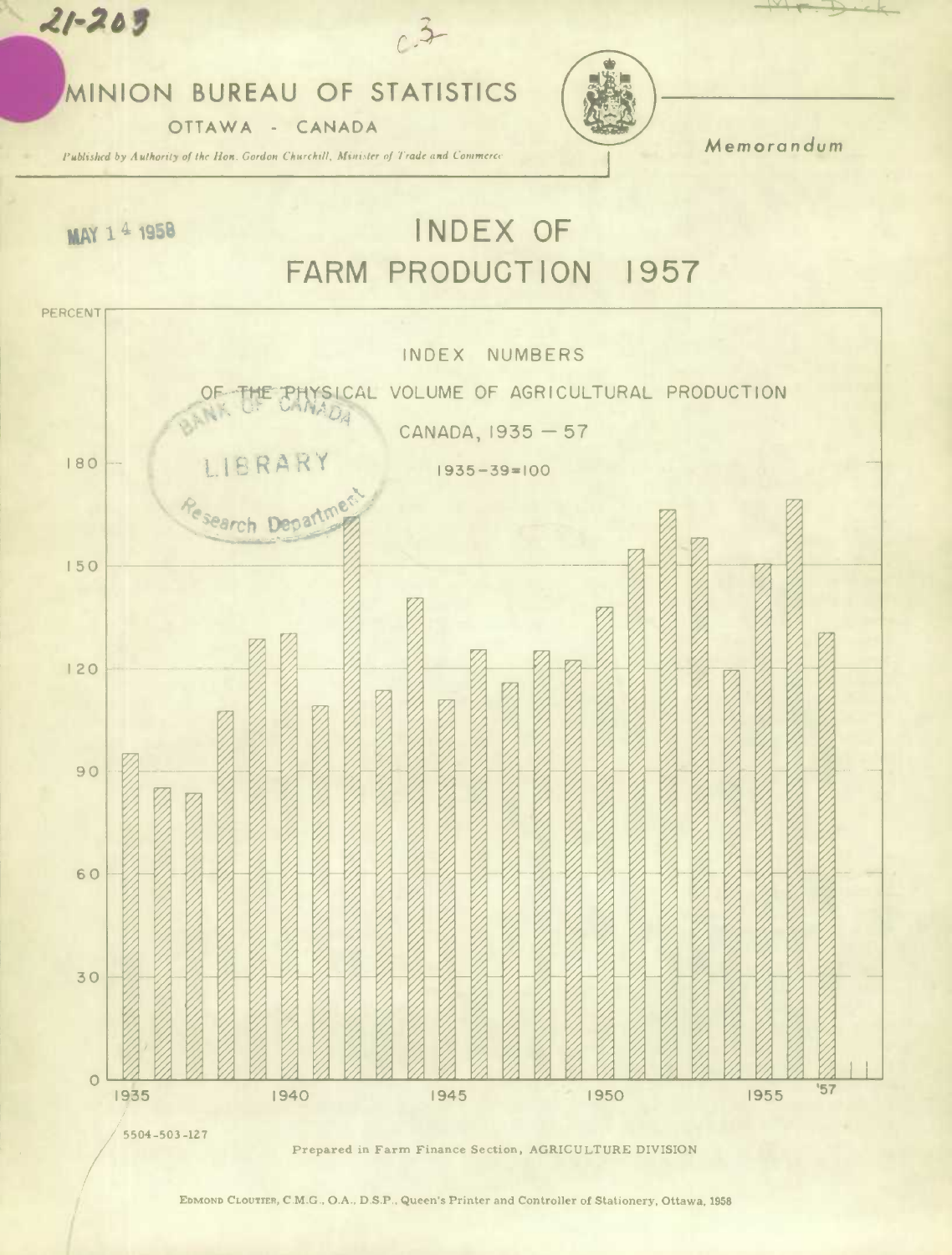## INDEX NUMBERS OF FHYSICAL VOLUME OF AGRICULTURAL PRODUCTION 1/

EOS IS

A preliminary estimate places the index of physical volume of agricultural production for 1957 at *130.5 (1935-39 a* 100), about 23 per cent below the revised and now all-time high estimate of 169.2 for *1956.* Since revision, the estimate for 1956 exceeds the previous record high figure of 166.2 established in 1952.

The decline in total agricultural production in 1957 from the high level of 1956 is largely attributable to the substantial reduction in output of grains in western Canada. Somewhat lesser contributions to the decline in total production were smaller outputs of livestock and tobacco. Increased production was recorded for almost all the remaining items considered in the index.

Reduced total agricultural production took place in all provinces except Prince Edward Island and British Columbia. On a percentage basis the reductions ranged all the way from less than three per cent in Nova Scotia to about  $44$  per cent in Saskatchewan. Percentage increases varied from 11.4 per cent in Prince dward Island to just over 13 per cent in British Columbia.

In constructing the index, no consideration is normally given to changes occurring in the quality of production from year to year; it is generally assumed that the influence of this factor is negligible. However, when extremely low quality is associated with an item as important to the index as the western wheat crop, it is felt that its effect on the index merits some consideration. Consequently, when adverse weather conditions in 1950, wet weather and frost in 1951, and the worst rust epidemic on record plus unfavourable weather conditions in 1954 significantly reduced the quality of the wheat crop in those years, some attempt was made to measure the extent to which quality considerations would reduce the index. Although available data did not permit a *thorough* study, there is evidence to indicate that these considerations would reduce the index for Canada in 1950 by about 3 points. Provincially the reductions would be nil for Manitoba, nearly 13 points for Saskatchewan and about 2 points for Alberta. For 1951 the downward adjustments would be of the order of *3.5* points for Canada, 2 for Manitoba, 8.5 for Saskatchewan, and about 8.5 for Alberta. For 1954 the downward adjustments would be approximately 3 points for Canada, about 3 points for Manitoba, 8.5 points for Saskatchewan, and nearly 5 points for Alberta. It should be emphasized that these adjustments have not been made to the published indexes; they are merely presented here as a guide to those who wish to make adjustments for the quality factor.

In construction of the index, provision was made to avoid the double-counting of farm production. Within a province, such double-counting could occur when feed grains, credited to field crop production, are fed to livestock and appear later as livestock and livestock products. Interprovincially, this duplication could occur when feed grains produced in one province are fed in another and when feeder cattle raised in one section of the country are shipped to another for finishing.

The base period used was the five-year period 1935 to 1939. This base was chosen in order that the index of physical volume of agricultural production would be directly comparable with the other Bureau indexes which are constructed on the same base. The formula used was the fixed base weighted aggregative. The commodities included in the **index are** the major items of agriculturalproduction which are sold through commercial channels (ex. interfarm transfers) and/or consumed in farm homes. Omitted for the most part, are commodities which are used almost entirely as feed for livestock and those relatively insignificant products for which there is little **reliable** information regarding production and prices.

/ **Excludes** Newfoundland.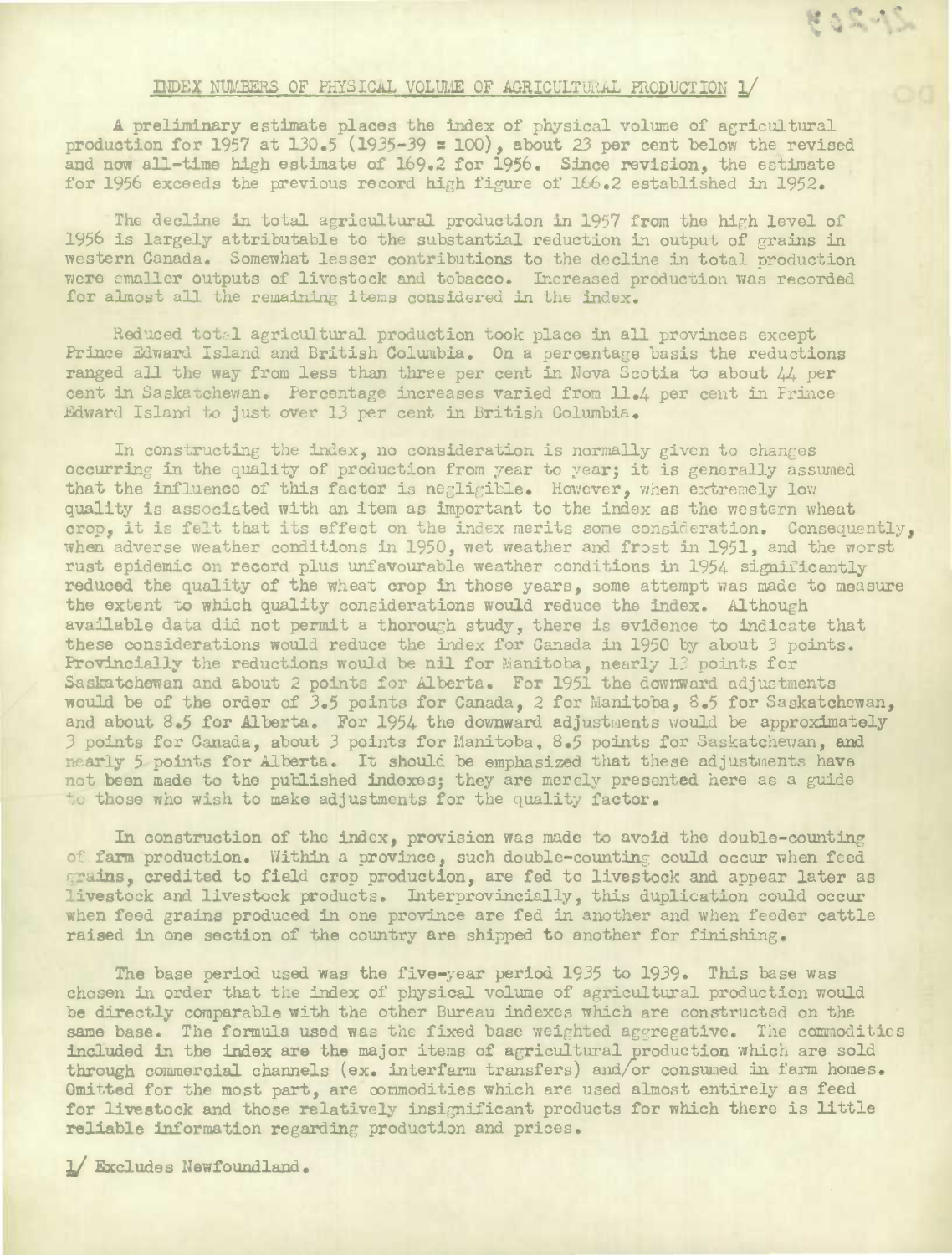IIDEX NULBERS OF PHYSICAL VOLUME OF AGRICULTURAL PRODUCTION - CANADA  $\frac{1}{2}$  BY PROVINCES 1935-1957

 $(1935-39 = 100)$ 

|           | F.E.I.    | N.S.      | $\mathbb{N} \bullet \mathbb{B} \bullet$ | Que.  | Ont.      | Man.      | Sask.     | Alta. | $B \cdot C \cdot$ | CANADA     |
|-----------|-----------|-----------|-----------------------------------------|-------|-----------|-----------|-----------|-------|-------------------|------------|
| 1935      | 90.5      | $99 - 2$  | 93.7                                    | 93.6  | 98.7      | 77.2      | 106.9     | 87.3  | 91.2              | $95 - 2$   |
| 1936<br>  | $102 - 2$ | 98.2      | 105.1                                   | 99.3  | 90.2      | $66 - 8$  | 83.9      | 71.0  | 94.8              | 85.1       |
| 1937<br>  | 99.6      | $104 - 4$ | 105.5                                   | 97.6  | 102.1     | 115.0     | 31.1      | 81.1  | 101.1             | 83.7       |
| 1938<br>  | 102.1     | 100.5     | 94.5                                    | 97.6  | 101.1     | 113.8     | 103.1     | 129.1 | 102.5             | $107 - 4$  |
| 1939      | 105.6     | 97.7      | 101.1                                   | 111.9 | 108.0     | $127 - 2$ | 175.0     | 131.5 | 110.4             | 128.7      |
| 1940      | 103.9     | $90 - 2$  | 108.2                                   | 111.8 | 103.8     | 134.9     | $165 - 2$ | 151.9 | 115.5             | 130.1      |
| $1941$    | 90.6      | 91.3      | 101.9                                   | 108.2 | 107.9     | 133.9     | 110.1     | 100.9 | 113.4             | 109.1      |
| 1942      | 121.9     | 88.5      | 104.0                                   | 121.7 | 125.0     | 174.2     | 247.8     | 184.2 | 99.9              | 164.2      |
| 1943      | 102.7     | 89.6      | 133.2                                   | 112.3 | $89 - 4$  | 152.2     | 138.1     | 104.6 | 114.7             | 113.7      |
| $1944$ $$ | 119.2     | 107.3     | 136.8                                   | 131.1 | 114.0     | $145 - 1$ | $196 - 4$ | 125.1 | 140.0             | $140 - 4$  |
| 1945<br>  | 121.3     | 80.7      | $106 - 7$                               | 100.7 | 107.6     | $116 - 8$ | 129.3     | 97.6  | $131 - 1$         | 110.9      |
| 1946      | 123.6     | 100.3     | 119.6                                   | 112.2 | 117.6     | $139 - 1$ | 138.7     | 122.7 | 151.9             | 125.6      |
| 1947      | 128.9     | 86.7      | 119.0                                   | 102.6 | 107.7     | 122.1     | $128 - 2$ | 115.8 | 146.4             | 116.0      |
| 1948      | 133.3     | $91 - 8$  | 124.3                                   | 121.6 | 119.0     | 143.8     | $131 - 8$ | 118.5 | 143.7             | $-125 - 1$ |
| $1549$    | 158.8     | 105.1     | 145.8                                   | 126.4 | 124.9     | 125.7     | 128.1     | 98.1  | 148.7             | 122.3      |
| 1950      | 148.2     | 105.2     | $140 - 2$                               | 136.3 | 128.1     | 137.8     | 168.3     | 121.8 | 134.2             | 137.82/    |
| 1951      | 119.5     | 37.7      | 110.4                                   | 139.0 | 128.6     | 146.4     | 218.1     | 157.1 | 126.9             | 154.72/    |
| $1952$    | 142.3     | 80.6      | $109 - 4$                               | 124.7 | 119.6     | 164.6     | $267 - 4$ | 174.8 | 133.3             | $166 - 2$  |
| 1953      | 142.8     | 80.6      | 121.6                                   | 132.9 | 129.5     | 131.3     | 237.5     | 158.6 | 136.3             | 157.9      |
| $1954$    | $150 - 3$ | 88.7      | 11/1                                    | 129.8 | 128.6     | 102.1     | 108.8     | 119.4 | $131 - 4$         | 119.52/    |
| 1955      | 150.0     | 93.3      | 135.9                                   | 143.8 | 128.6     | 127.3     | $210 - 8$ | 1/1.2 | $131 - 2$         | 150.2      |
| 1956      | 140.1     | $95 - 4$  | 127.9                                   | 139.0 | $135 - 2$ | 172.0     | 252.1     | 168.8 | 127.7             | 169.2      |
| 1957      | $156 - 1$ | 93.1      | 123.3                                   | 133.9 | 131.3     | $125 - 4$ | 140.7     | 118.2 | 14405             | 130.5      |
|           |           |           |                                         |       |           |           |           |       |                   |            |

1/ *ixcludes Newfoundland.* 2/ See opposite page, paragraph 4.